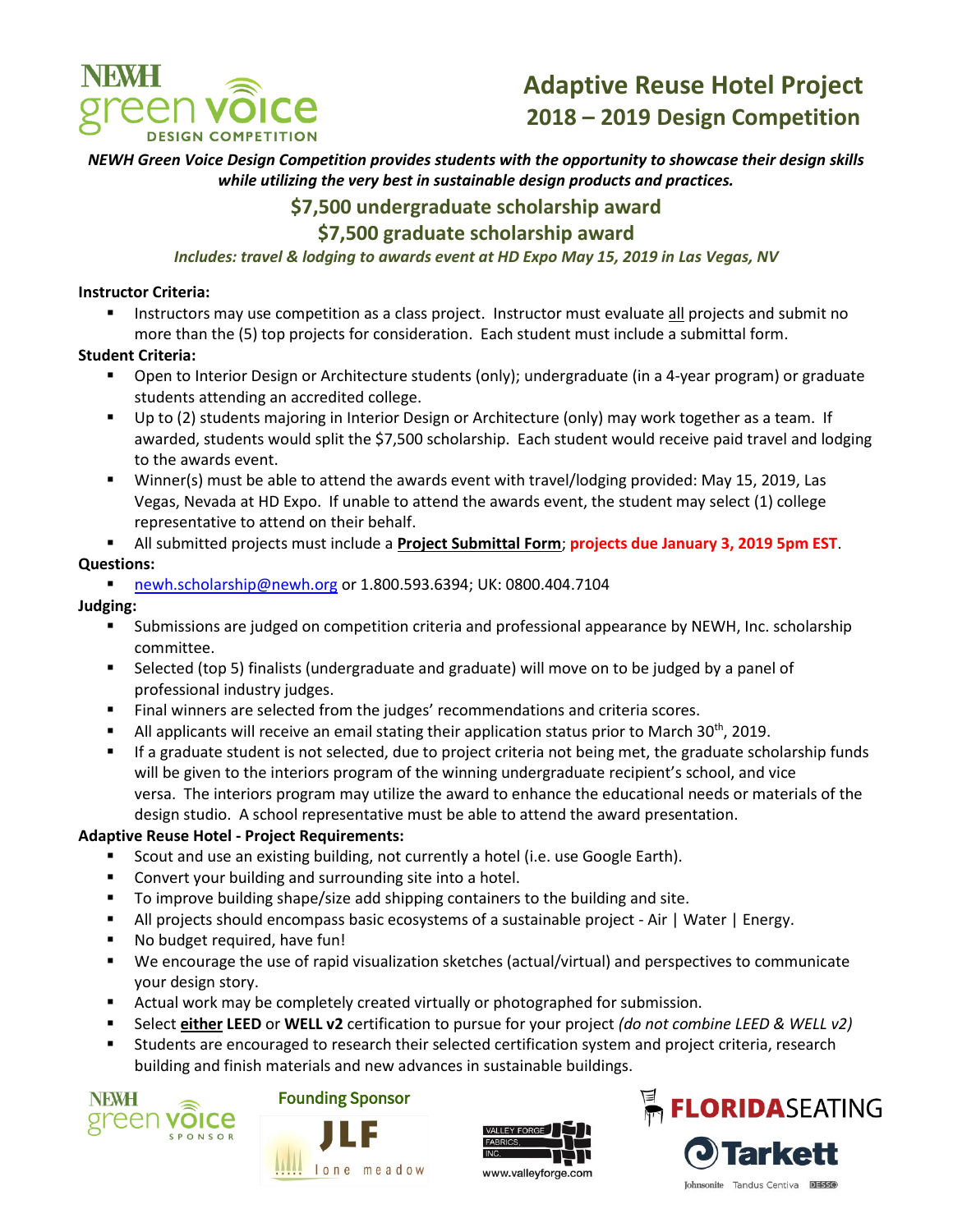

#### **Location:**

- Building must be located anywhere on earth within a Secondary or Tertiary City.
- <http://tinyurl.com/ybkdglc2>
- **Provide a narrative (500 words or less) on the building and city selected; describe why a developer might** be interested.

#### **Provide Design Development of 3 spaces within the building:**

- 1. Main Lobby Front of House only (back office and administration not included) maximum 1,200 SF
- 2. Rooftop Bar, Max. 5,000 SF; Show entry/exit flow and 1/3 of floor plan reserved for the kitchen. Rooftop restaurant/bar needs to have a minimum of 25% open air/to the elements so that the students can design shading etc. The kitchen and actual bar should be in an enclosed space so that the equipment is in a controlled environment.
- 3. Guest Suite This program must be space planned into the added shipping containers\*- maximum of 3 shipping containers (approx. 900 SF)

\*Shipping Container sizes will be standardized project wide as:

Exterior Dimensions: 40'L x 8'W x 8'-6"H | Interior Dimensions: 39'-5"L x 7'-8"W x 7'-9"H

#### **Design MUST include** *(but is not limited to)***:**

- Building location and orientation on a site plan
- Give reasoning for selection and orientation of additional shipping containers
- Sustainable relationship to surrounding community and culture
- Select **EITHER LEED** or **WELL v2** certification to pursue for your project (do not combine LEED & WELL v2)
- **Provide material and furniture specifications to meet the selected certification process**

Select **EITHER LEED** or **WELL v2** certification to pursue for your project *(do not combine LEED & WELL v2)*

#### **WELL v2 Touch Points Concepts – Select 4 categories to design and document to:**

#### Utilize Q3 2017 version of WELL v2 standard and all applicable addenda

<http://standard.wellcertified.com/>

<https://www.wellcertified.com/standard> (download the standard, provide information to receive access to download all PDF documents)

#### **Air:**

- □ VOC Reduction
- $\Box$  Fundamental Material Safety
- $\square$  Cleanability

#### **Water:**

- $\Box$  Water Quality Testing (public records, quality of municipality water, on site remediation)
- $\square$  Drinking water promotion

#### **Nutrition:**

- F&B Venues must adhere to the following from WELL:
- $\Box$  Fruits and Veggie access
- $\square$  Processed Food limitation
- $\Box$  Food Allergen limitation
- $\Box$  Food contamination limitation
- $\Box$  Artificial ingredient limitation
- $\Box$  Nutritional information availability
- $\Box$  Food advertising policies



### Founding Sponsor





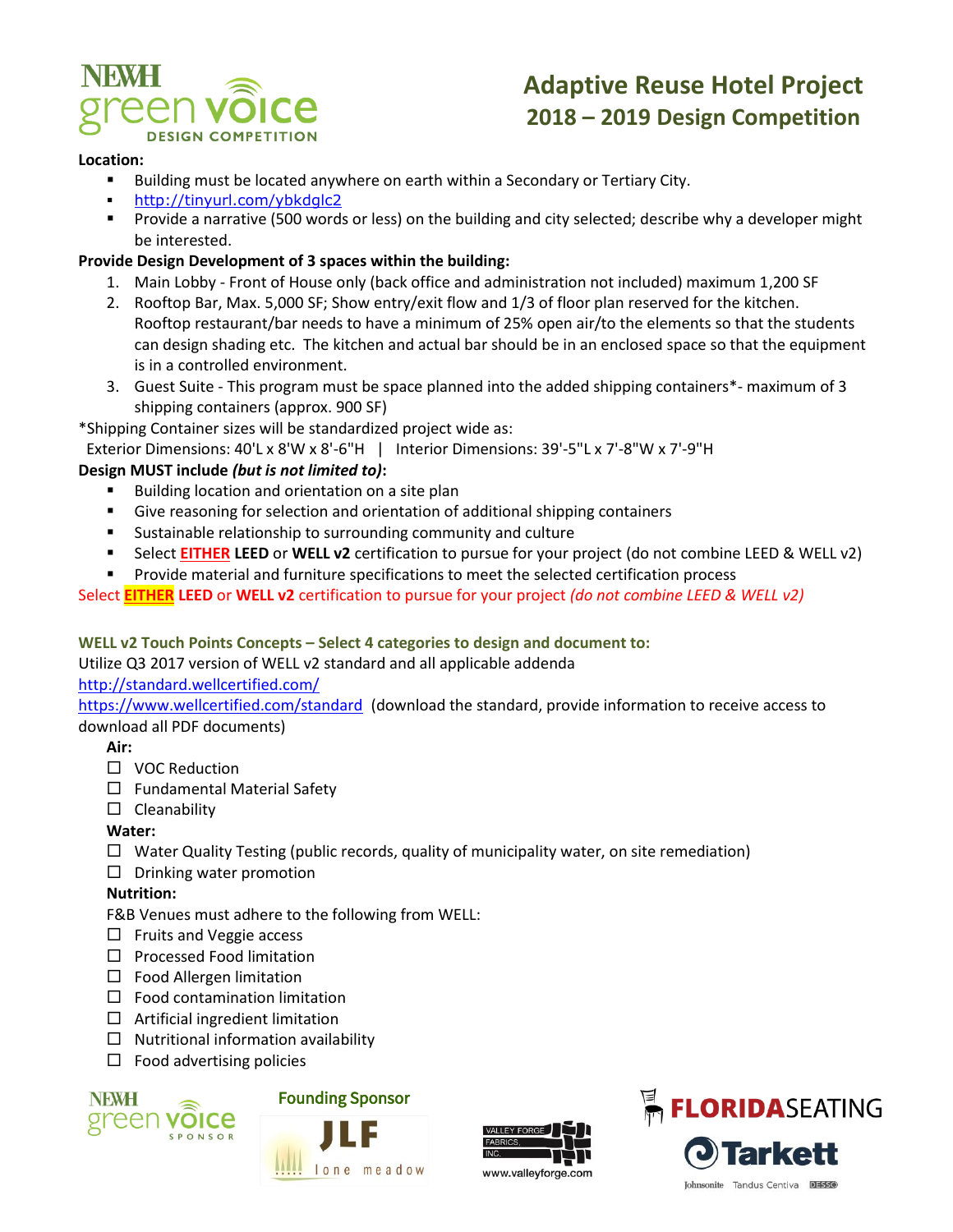

#### **WELL v2 Touch Points Concepts** (continued)

#### **Light:**

- $\Box$  Circadian Lighting Design
- $\square$  Color Quality
- $\Box$  Right to Light

#### **Fitness:**

- $\Box$  Interior Fitness promotion
- □ Exterior Active Design
- $\square$  Fitness Equipment

#### **Comfort:**

- $\Box$  ADA Accessibility
- $\Box$  Internally Generated Noise cancellation
- $\Box$  Thermal Comfort

#### **Mind:**

- $\Box$  Beauty and Design
- $\square$  Biophilia Qualitative
- $\Box$  Material Transparency

**LEED Touch Points Concepts - Select 4 categories to design and document to:** Utilize USGBC: LEED ID+C: Hospitality and LEED O+M: Hospitality <https://www.usgbc.org/credits/hospitality---commercial-interiors/v4> <https://www.usgbc.org/credits/hospitality---existing-buildings/v4>

#### **Location & Transportation**

- $\Box$  Bicycle facilities
- $\Box$  Access to quality transit

#### **Sustainable Sites**

- $\Box$  Light pollution reduction
- □ Rainwater Management

#### **Water Efficiency**

- $\Box$  Outdoor water use reduction
- $\Box$  Indoor water use reduction

#### **Energy & Atmosphere**

- $\Box$  Optimize energy performance
- $\Box$  Renewable energy production
- $\Box$  Green power and carbon offsets

#### **Material & Resources**

- $\Box$  Storage and collection of recyclables
- $\square$  Construction and demolition waste management planning
- $\Box$  Facility maintenance and renovation policy
- $\square$  Purchasing-lamps
- $\square$  Interiors life-cycle impact reduction



### Founding Sponsor